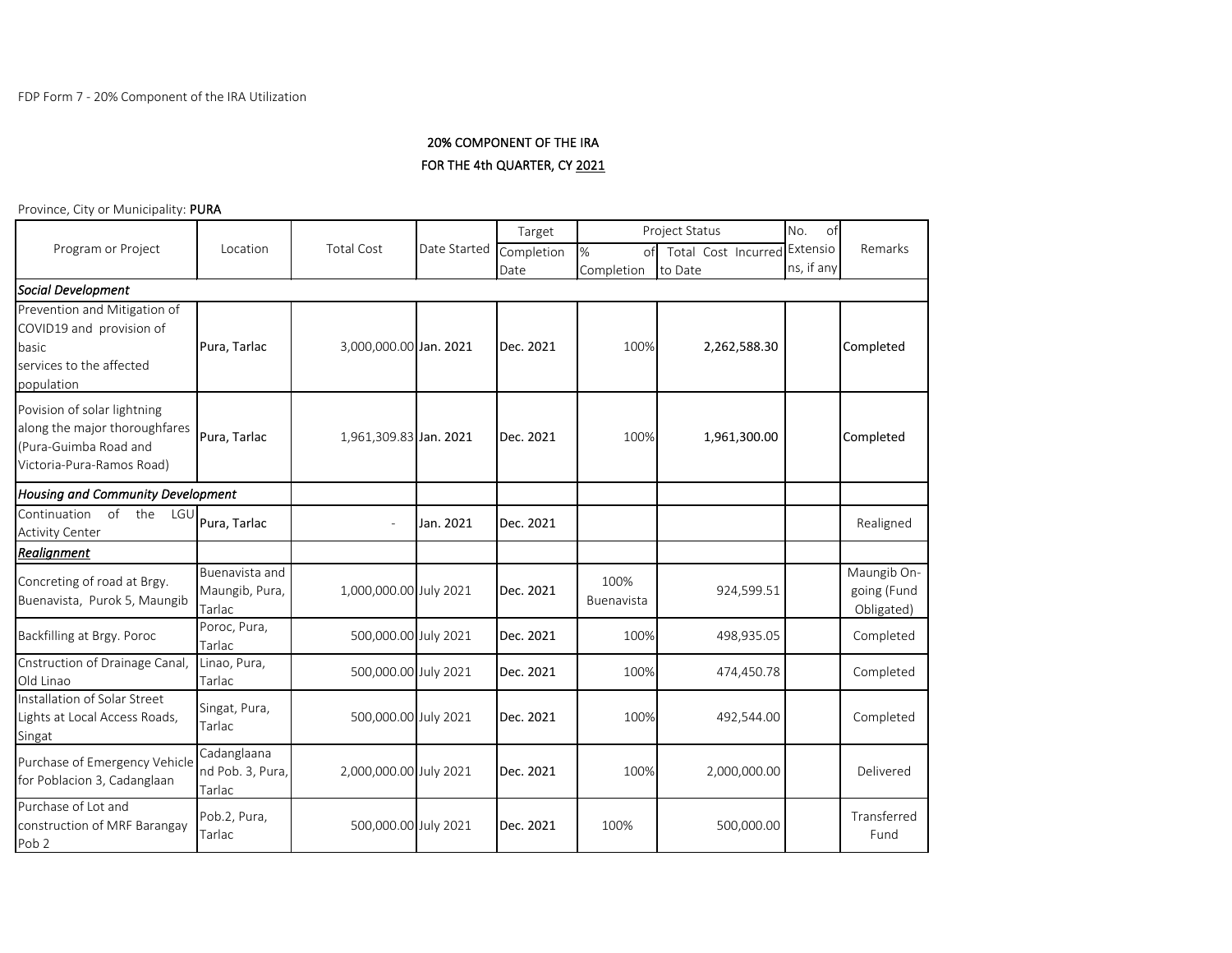| Purchase of Lot for<br>infrastructure projects in Brgy.<br>Naya                      | Naya, Pura,<br>Tarlac     |                        | <b>July 2021</b> | Dec. 2021 |                |              |  | Re-aligned                      |
|--------------------------------------------------------------------------------------|---------------------------|------------------------|------------------|-----------|----------------|--------------|--|---------------------------------|
| Construction of Covered Court<br>at Barangay Matindeg                                | Matindeg,<br>Pura, Tarlac | 500,000.00 July 2021   |                  | Dec. 2021 | 100%           | 499,999.51   |  | Completed                       |
| Construction of LGU<br>Motorpool at Pob. 2                                           | Pob. 2, Pura,<br>Tarlac   | 1,000,000.00 July 2021 |                  | Dec. 2021 | 55%            | 1,000,000.00 |  | On-going<br>(Fund<br>Obligated) |
| Construction TODA terminal                                                           | Pura, Tarlac              |                        | July 2021        | Dec. 2021 | L,             |              |  | Realigned                       |
| Construction of apartment<br>type niche at the New<br>Cemetery lot                   | Pob.1, Pura,<br>Tarlac    | 1,000,000.00 July 2021 |                  | Dec. 2021 | 15%            | 1,000,000.00 |  | On-going<br>(Fund<br>Obligated) |
| Municipal<br>Land<br><b>Banking</b><br>Program                                       | Pura, Tarlac              |                        | Jan. 2021        | Dec. 2021 | $\overline{a}$ |              |  | Realigned                       |
| Continuation of the Concreting<br>of Kabayugan Local Access Pura, Tarlac<br>Road     |                           | 438,740.17 Jan. 2021   |                  | Dec. 2021 | 100%           | 438,740.17   |  | Completed                       |
| Procurement<br>of<br>Jet-type<br>pitcher                                             | Pura, Tarlac              | 300,000.00             | Jan. 2021        | Dec. 2021 | 100%           | 299,113.34   |  | Completed                       |
| Economic Development                                                                 |                           |                        |                  |           |                |              |  |                                 |
| Provision of support facilities<br>for palay seed production                         | Pura, Tarlac              | 1,000,000.00           | Jan. 2021        | Dec. 2021 |                | 900,000.00   |  | On-going<br>(Fund<br>Obligated) |
| Provision of assistance to local<br>development Pura, Tarlac<br>economic<br>projects |                           | 200,000.00             | Jan. 2021        | Dec. 2021 | 100%           | 152,472.00   |  | Completed                       |
| Environmental management                                                             |                           |                        |                  |           |                |              |  |                                 |
| Support Fund to ESWM Operation:                                                      |                           |                        |                  |           |                |              |  |                                 |
| 1. Tipping Fee to MetroClark<br>SWM Corporation                                      | Pura, Tarlac              |                        | Jan. 2021        | Dec. 2021 |                |              |  | Realigned                       |
| 2. Establishment of compost<br>pits for Bio-Wastes                                   | Pura, Tarlac              | 40,000.00              | Jan. 2021        | Dec. 2021 | 100%           | 38,235.00    |  | Completed                       |
| 3. Provision of eco-bikes for<br>the 16 barangays                                    | Pura, Tarlac              | 80,000.00 Jan. 2021    |                  | Dec. 2021 | 100%           | 77,781.00    |  | Completed                       |
| LGU Urban Greening Program                                                           | Pura, Tarlac              | 16,909.80              | Jan. 2021        | Dec. 2021 | 100%           | 14,500.00    |  | Completed                       |
| Re-alignment                                                                         |                           |                        |                  |           |                |              |  |                                 |